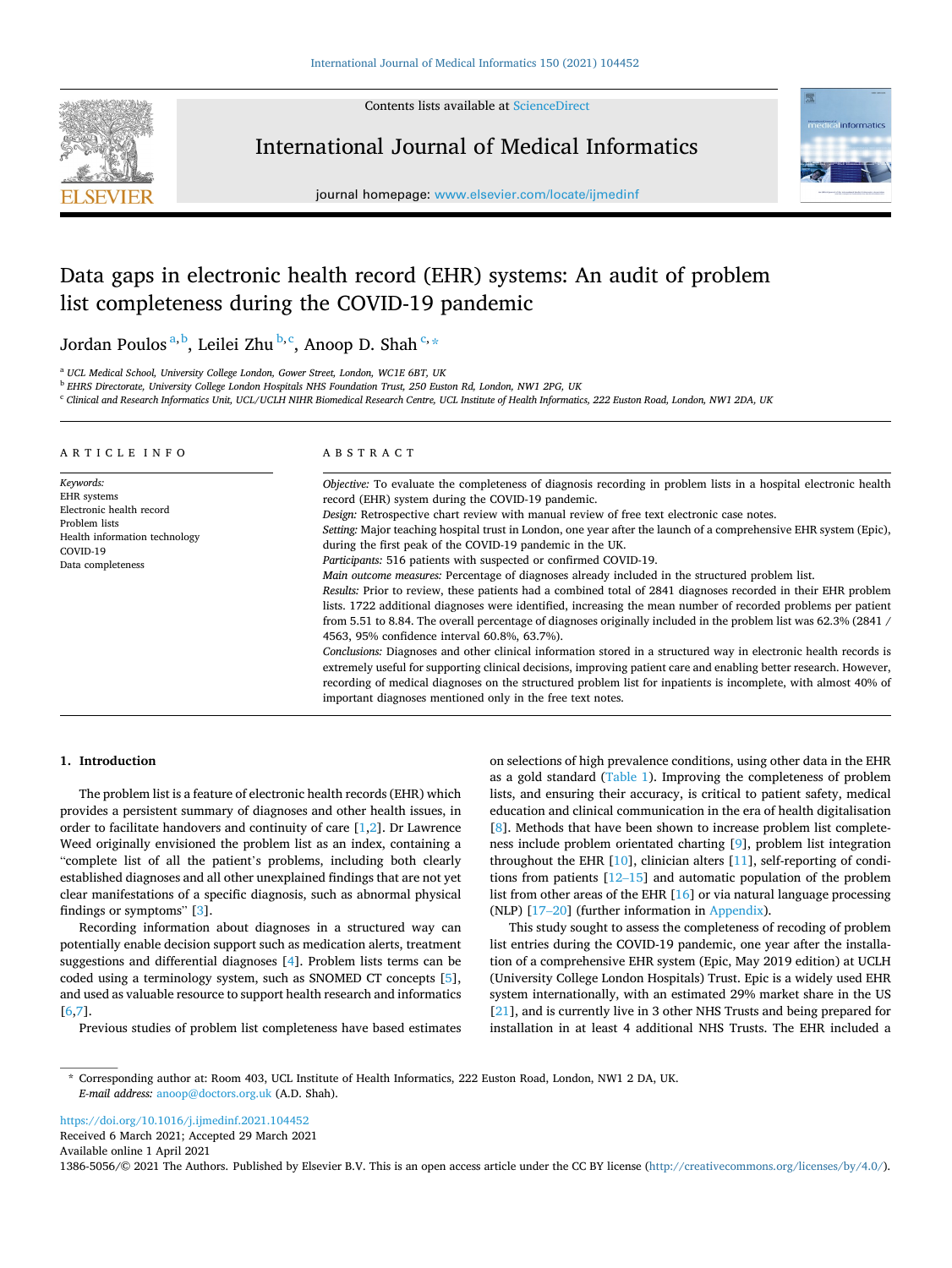<span id="page-1-0"></span>Estimates of problem list completion rates in the existing literature.

| Study                                   | Setting                                                                                                        | Condition(s) studied                                                                                              | Method for comparison ('gold<br>standard')                                                                                                                  | EHR system used                                                                                                                      | Percentage of<br>diagnoses included<br>in problem list |
|-----------------------------------------|----------------------------------------------------------------------------------------------------------------|-------------------------------------------------------------------------------------------------------------------|-------------------------------------------------------------------------------------------------------------------------------------------------------------|--------------------------------------------------------------------------------------------------------------------------------------|--------------------------------------------------------|
| Wang et al.,<br>2020 [25]               | 383,404 patients in Partners<br>Healthcare System, USA                                                         | Asthma, Crohn's disease,<br>depression, diabetes, epilepsy,<br>hypertension, schizophrenia,<br>ulcerative colitis | Algorithm based on ICD-10<br>diagnoses and prescriptions                                                                                                    | Epic                                                                                                                                 | 72.9-93.5%<br>(unweighted mean<br>85.5%)               |
| Wright et al.,<br>2015 [26]             | 160,341 patients in 10<br>healthcare organisations in<br>USA, UK and Argentina                                 | <b>Diabetes</b>                                                                                                   | Haemoglobin A1 $c \ge 7.0\%$                                                                                                                                | Mixture of EHR Systems: Epic<br>$(n = 3)$ , Allscripts $(n = 2)$ ,<br>EMIS $(n = 1)$ and self-<br>developed EHR systems $(n =$<br>5) | $60.2 - 99.4%$<br>(weighted mean<br>78.2%)             |
| Wright et al.,<br>2011 [27]             | 100,000 patients at a single<br>hospital in USA                                                                | 17 medical conditions                                                                                             | Associations with medication and<br>laboratory results                                                                                                      | N/A                                                                                                                                  | $4.7 - 76.2%$<br>(unweighted mean<br>51.7%)            |
| Polubriaginof<br>et al., 2016<br>$[15]$ | 1472 patients in a single<br>hospital in USA                                                                   | 59 medical conditions                                                                                             | Self-reported past medical history<br>using a tablet questionnaire                                                                                          | N/A                                                                                                                                  | 54.2%                                                  |
| Hoffman et al<br>2002 [28]              | 148 patients attending a<br>general medicine clinic at a<br>university affiliated<br>Veterans Affairs hospital | 9 diagnoses relevant to the<br>choice of drug therapy for<br>hypertension                                         | Sensitivity and specificity of<br>diagnoses recorded in the problem<br>list of electronic records, with<br>medical charts as the standard for<br>comparison | VISTA (Veterans Health<br>Information Systems and<br>Technology Architecture)                                                        | 42-81%<br>(unweighted mean<br>62.4%                    |
| Current study                           | 516 inpatients with COVID-<br>19 in a London teaching<br>hospital                                              | Any medical condition<br>relevant to ongoing care                                                                 | Manual review of free text medical<br>records                                                                                                               | Epic                                                                                                                                 | 62.3%                                                  |

structured data field for COVID-19 which was used consistently, but other information (such as diagnoses recorded in the problem list) were commonly recorded only as free-text electronic notes. Comprehensive retrospective chart review of this specific cohort of patients, and recovery of problem list data was required for EHR-derived COVID-19 datasets (see [Appendix](#page-5-0)) and to support research at the trust to evaluate prognostic models for COVID-19 [\[22](#page-5-0)].

The aim of our audit was to assess whether information on key diagnoses was included in the problem list or stored only as unstructured free text notes.

## **2. Materials and methods**

#### *2.1. Study type*

This is a retrospective EHR system-based chart review during the COVID-19 pandemic.

## *2.2. Participants*

All inpatients with confirmed or clinically suspected COVID-19 infection were identified by an EHR data warehouse search, with 516 patients included based on the following criteria:

## *2.3. Inclusion criteria*

Patients with a 'suspected' or 'confirmed' COVID-19 infection flag in the EHR prior to 2nd June 2020 were included in this case note review. The COVID-19 flag was set by the infectious diseases team, according to an overall clinical assessment including virology testing and the clinical picture.

#### *2.4. Exclusion criteria*

Patients were excluded if their hospital admission during the same period was unrelated to a suspected or confirmed COVID-19 infection.

#### *2.5. EHR system*

The EHR System deployed at UCLH, Epic (May 2019 version),

includes electronic documentation, order communications, clinical workflow with decision support and knowledge management to develop an evidence-based care pathway.

#### *2.6. Data collection*

Medical students recruited to the EHR department, under close supervision of the Trust Clinical Data Standards Lead/Advisor (LZ), undertook an assessment of pre-specified data fields in each patient's EHR in accordance with a clinically signed off Standard Operating Procedure (see [Appendix\)](#page-5-0). Primary data collection was undertaken in May 2020.

Problems were considered 'missing' if there was evidence in the text notes that the patient had a medical condition (either a new diagnosis or past medical history) that was not included on the problem list, and it was important enough that it would be considered good practice to include it. Good practice was defined to include all on-going chronic medical conditions and major new diagnoses, particularly those that require ongoing treatment or monitoring, as per recent guidance on the use of problem lists [[1](#page-5-0)]. Recommended practice at UCLH is for all patients to have an up-to-date and complete problem list, and this is incorporated into EHR system training for clinicians [[23\]](#page-5-0). The judgement on whether a medical condition should be included on the problem list was supervised by a consultant clinician with experience in problem list management (ADS) [\[1\]](#page-5-0).

#### *2.7. Statistical analysis*

An estimate of the problem list 'data gap' between all the clinically relevant problems which should be recorded in the problem list, and those that were actually recorded during the admission, was assessed using the EHR audit trail.

Problems in UCLH EHR are entered using a proprietary terminology, which are mapped in the background to SNOMED CT and ICD-10. For ease of reporting categories of problems in this audit, problems were aggregated using ICD-10. Confidence intervals for proportions were calculated using the binomial distribution. Statistical analysis was carried out using R, version 3.4.4 [[24\]](#page-5-0).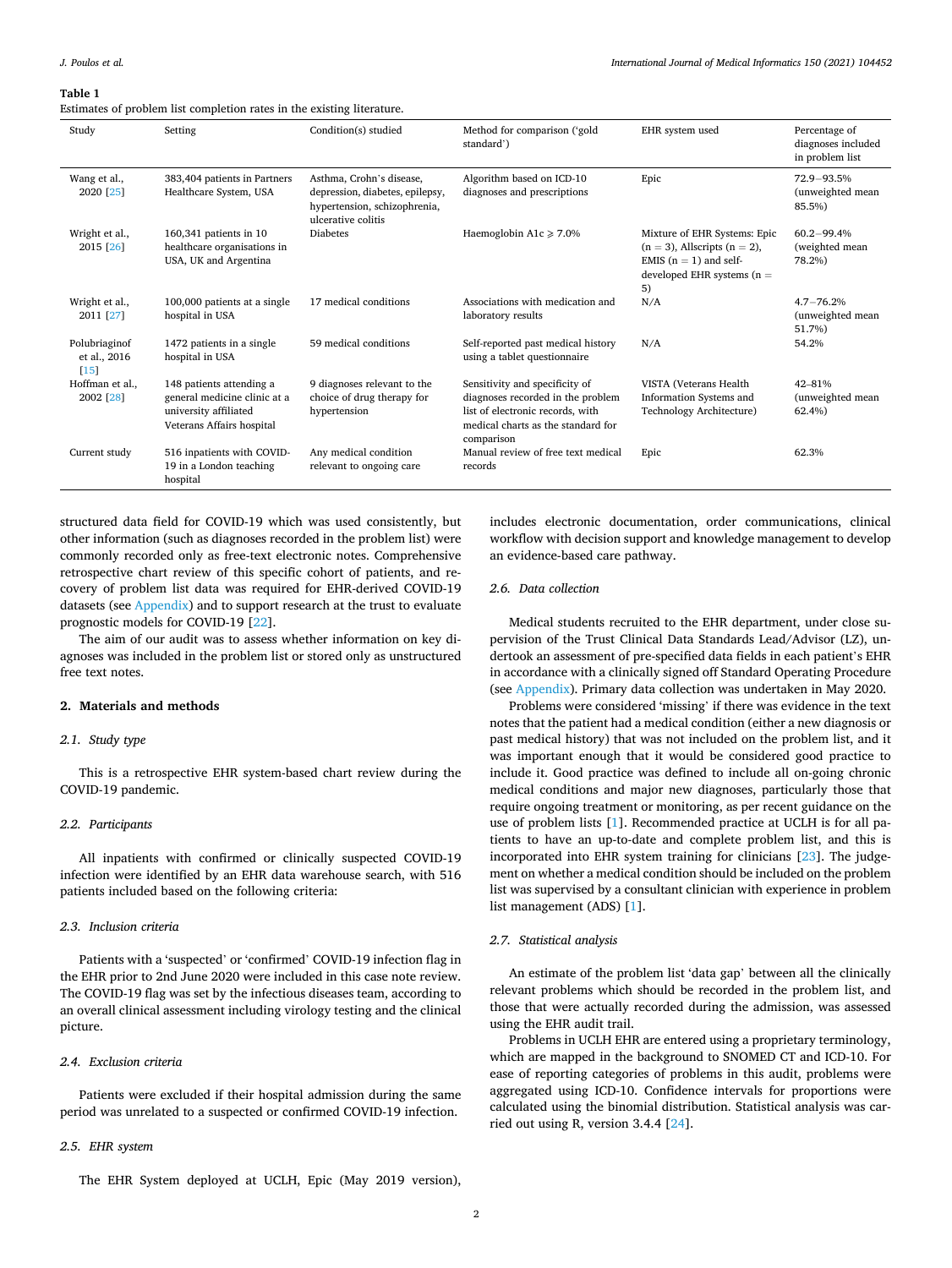

**Fig. 1.** Proportion of diagnoses recorded on the problem list, aggregated at the ICD-10 block level, for conditions with at least 15 additional entries from manual review of electronic notes.

## *2.8. Patient and public involvement*

Patients were not directly involved in the design of this study. However patients are involved within a broader programme of work led by the senior author to improve recording of diagnoses and problems [[23\]](#page-5-0).

## **3. Results**

We reviewed the problem list of 516 inpatients with suspected or confirmed COVID-19. The patients included 336 men and 180 women, with median age 65 years (interquartile range 53, 78). The majority (290) were of White ethnicity, 72 were Black, 73 were South Asian, 58 were of mixed or other ethnicity and 23 had no ethnicity recorded. Prior to review, these patients had a combined total of 2841 diagnoses recorded in their EHR problem lists. 1722 additional diagnoses were identified as free text in electronic patient notes and transcribed into the problem list, increasing the mean number of recorded problems per patient from 5.51 to 8.14. The overall percentage of diagnoses originally included in the problem list was 62.3% (2841 / 4563, 95% confidence interval (CI) 60.8%, 63.7%), with variation by disease area. Chronic obstructive pulmonary disease was included on the problem list in 75.4% of patients with the condition (49 / 65, 95% CI 62.9%, 84.9%), and type 2 diabetes in 70.4% of cases (88 / 125, 95% CI 61.5%, 78.1%), but hypertension was recorded in only 53.8% of cases (127 / 236, 95% CI 47.2%, 60.3%), as shown in Fig. 1.

By ICD-10 chapter, diagnoses in chapters XIX and XX (injuries, poisoning and external causes of morbidity) were most likely to be included on the problem list, followed by neoplasms in chapter II, as shown in [Table 2.](#page-3-0)

Note that the COVID-19 infection flag used to identify the cohort of patients for this project is separate to the problem list; thus there is more than one location where a formal COVID-19 diagnosis can be recorded in the EHR. Only 250 of the 516 patients (48.4%, 95% CI 44.1%, 52.9%) had a problem list entry for suspected or confirmed COVID-19 prior to review (some patients had more than one entry, hence there were 360 COVID-19 related problem list entries in total).

#### **4. Discussion**

Overall, only 62.3% of diagnoses were recorded on the problem list for patients in this study, with considerable variation by condition. These estimates of problem list completion should be considered in the context in which the study was undertaken, such as the time since the EHR system launch (1 year), the EHR system employed (Epic) and associated EHR training, and the effects of the pandemic. The level of data incompleteness of problem lists in our study is similar to that from previous studies using electronic health records, despite differences in methodologies [[15,25](#page-5-0)–28] ([Table 1](#page-1-0)).

Further study is warranted to understand the causes of variation with problem list completion by ICD-10 chapters. The desire amongst clinicians to avoid cluttering problem list [\[29](#page-5-0)], and the uncertainty surrounding which specialities are responsible for updating and maintaining the problem list [[30,31\]](#page-5-0), may explain why certain acute presentations are less likely to be recorded on the problem list. Inter-rater agreement between clinicians as to what should, and what should not be added to the problem list is especially poor for secondary diagnoses and complications that have arisen from primary problem list terms [\[32](#page-5-0)–34]. In combination with other studies [\[25](#page-5-0),[27](#page-5-0)], we found that chronic conditions such as type 2 diabetes mellitus and asthma were more likely to be recorded on the problem list.

Injury, poisoning and external causes of morbidity tend to *directly*  cause an inpatient presentation and admission to hospital. Related problem list terms therefore may be more likely to be identified as the primary diagnosis and placed on the problem list.

## *4.1. Bridging the gap*

Quality improvement initiatives aiming to improve the completeness of problem lists should consider a) the organisational and nonorganisational factors at the individual healthcare trust b) interclinician agreement as to the role and scope of the problem list in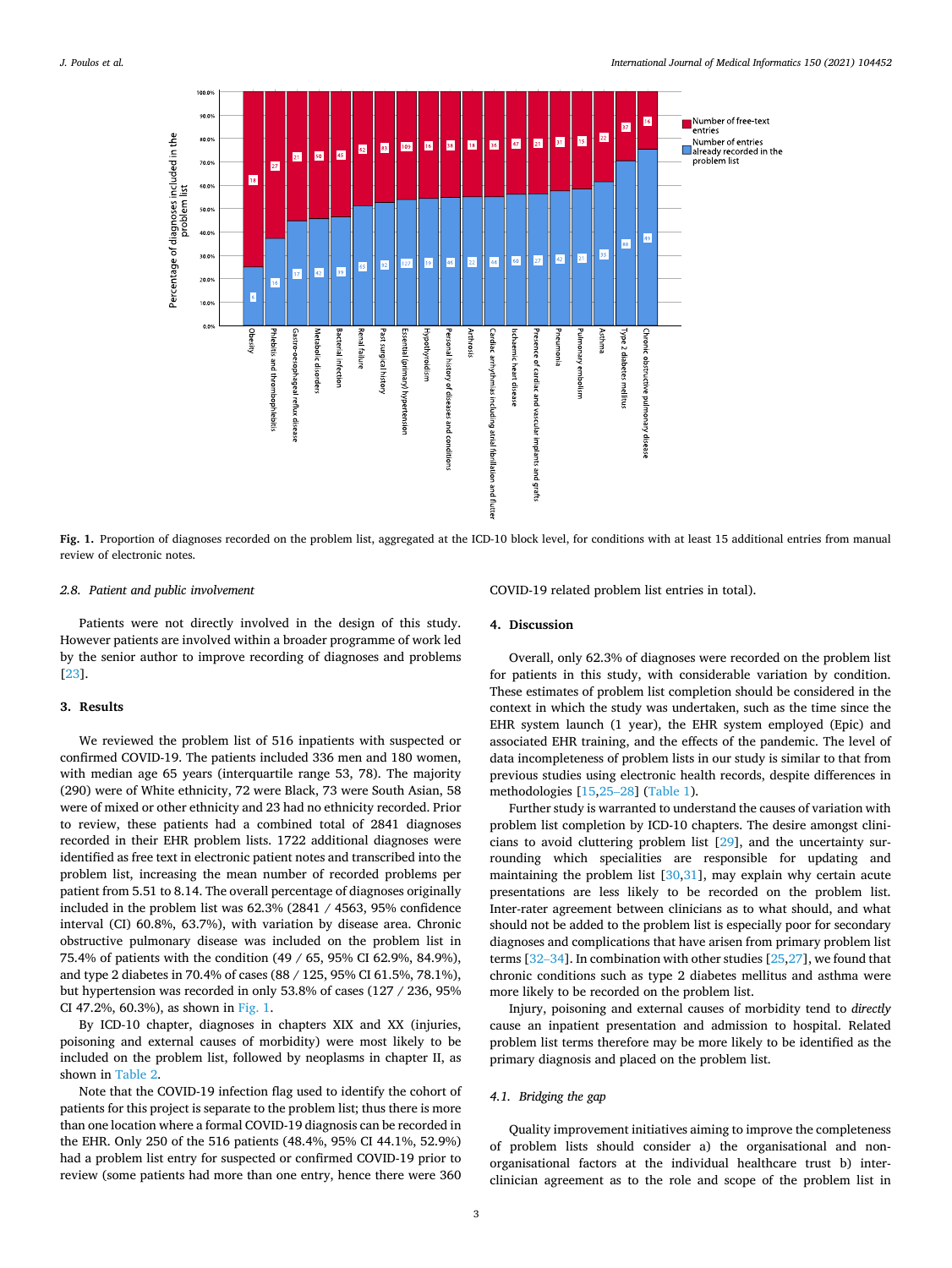## <span id="page-3-0"></span>**Table 2**

| Percentage of patients with diagnosis already recorded in problem list, by ICD- |  |
|---------------------------------------------------------------------------------|--|
| 10 chapters. ICD-10 chapters with fewer than 10 entries were omitted.           |  |

| ICD-10 chapter                                                                                             | Total number<br>of entries (in<br>problem list<br>and free text) | Number of<br>entries<br>already in<br>problem list | Percentage of<br>diagnoses included<br>in problem list<br>(95% confidence<br>interval) |
|------------------------------------------------------------------------------------------------------------|------------------------------------------------------------------|----------------------------------------------------|----------------------------------------------------------------------------------------|
| I Certain infectious and                                                                                   | 153                                                              | 83                                                 | 54.2 (46.0, 62.3)                                                                      |
| parasitic diseases<br>II Neoplasms<br>III Diseases of the blood<br>and blood-forming<br>organs and certain | 198<br>74                                                        | 149<br>47                                          | 75.3 (68.5, 81.0)<br>63.5 (51.5, 74.2)                                                 |
| disorders involving the<br>immune mechanism                                                                |                                                                  |                                                    |                                                                                        |
| IV Endocrine, nutritional<br>and metabolic diseases                                                        | 386                                                              | 231                                                | 59.8 (54.7, 64.7)                                                                      |
| V Mental and<br>behavioural disorders                                                                      | 189                                                              | 123                                                | 65.1 (57.8, 71.8)                                                                      |
| VI Diseases of the<br>nervous system                                                                       | 129                                                              | 84                                                 | 65.1 (56.2, 73.2)                                                                      |
| VII Diseases of the eye<br>and adnexa                                                                      | 37                                                               | 20                                                 | 54.1 (37.1, 70.2)                                                                      |
| VIII Diseases of the ear<br>and mastoid process                                                            | 13                                                               | 8                                                  | 61.5 (32.3, 84.9)                                                                      |
| IX Diseases of the<br>circulatory system                                                                   | 739                                                              | 421                                                | 57.0 (53.3, 60.6)                                                                      |
| X Diseases of the                                                                                          | 362                                                              | 245                                                | 67.7 (62.6, 72.5)                                                                      |
| respiratory system<br>XI Diseases of the                                                                   | 252                                                              | 162                                                | 64.3 (58.0, 70.1)                                                                      |
| digestive system<br>XII Diseases of the skin<br>and subcutaneous                                           | 67                                                               | 39                                                 | 58.2 (45.5, 69.9)                                                                      |
| tissue<br>XIII Diseases of the<br>musculoskeletal system<br>and connective tissue                          | 217                                                              | 142                                                | 65.4 (58.7, 71.7)                                                                      |
| XIV Diseases of the<br>genitourinary system                                                                | 239                                                              | 135                                                | 56.5 (49.9, 62.8)                                                                      |
| XVIII Symptoms, signs<br>and abnormal clinical<br>and laboratory<br>findings, not elsewhere<br>classified  | 329                                                              | 222                                                | 67.5 (62.1, 72.5)                                                                      |
| XIX Injury, poisoning and<br>certain other<br>consequences of<br>external causes                           | 111                                                              | 90                                                 | 81.1 (72.3, 87.7)                                                                      |
| XX External causes of<br>morbidity and<br>mortality                                                        | 41                                                               | 37                                                 | 90.2 (76.9, 97.3)                                                                      |
| XXI Factors influencing<br>health status and<br>contact with health<br>services                            | 379                                                              | 225                                                | 59.4 (54.2, 64.3)                                                                      |
| *Suspected or confirmed<br>COVID-19                                                                        | 627                                                              | 360                                                | 57.4 (53.4, 61.3)                                                                      |

Suspected and confirmed COVID-19, though not an ICD-10 chapter, is included in this table to demonstrate the contribution of these problem list terms to overall estimates of problem list completion. Some patients had more than one COVID-19 problem list entry, e.g. a general COVID-19 term and a term for a complication of COVID-19, hence the total number of entries (627) is greater than the number of patients in the study (516).

practice and c) factors behind successful problem list culture at other healthcare trusts

## *4.1.1. Organisational and non-organisational factors*

Educational approaches are necessary for staff need to become aware of the aspects of the EHR that lie outside their day to day use of the system, as well as the value of structured data in health informatics [\[10](#page-5-0)]. At UCLH trust, there was no culture of structured data use prior to implementation of an EHR. We found that free text may became the established way of working with a new EHR, and this was difficult to

shift later. We suggest that a parallel effort to support adoption of structured data approaches such as problem listing should exist alongside technical EHR training, and ideally commence before EHR system implementation.

One year after implementation, many of the secondary data returns from the Trust still rely on ICD-10 codes entered retrospectively by coding staff rather than diagnoses recorded in problem lists by clinicians at the point of care, as use of the problem list is not yet systemic and consistent. The EHR department has sought to close this gap from multiple angles, including the publication of problem list leader boards by department and the dissemination of tip sheets to standardise EHR practice. A competition within the Acute Medicine department in which the problem list statistics for each individual clinician was published resulted in a threefold increase in recording of problem list items over this period.

Improvements to the user interface may also help to encourage clinicians to record information in a structured way. UCLH is commencing a project funded by the National Institute of Health Research to develop natural language processing technology to convert diagnoses entered in text into coded terms in real time, enabling clinicians to validate the entries before they are committed to the record.

#### *4.1.2. The role and scope of the problem list*

Poor problem list practice can increase fragmentation of problems  $[8]$  $[8]$  $[8]$  and propagate inaccuracies  $[35-37]$  $[35-37]$  at the expense of disrupting the patient narrative [\[38](#page-5-0)]. Variability in problem list practice can diminish trust in the problem list as an objective source of clinical truth [[34\]](#page-5-0).

The key requirement of a problem list is that it should be useful for clinical care [[30\]](#page-5-0). For example, the problem list term 'childhood asthma' is of relevance for a young healthy patient with no other past medical history, but of less importance for an elderly patient with several co-morbidities. Clinicians often find it useful to add free text comments to provide additional detail or a description of the problem, in order to supplement the coded term [[39\]](#page-5-0). Pigeonholing problems as either 'active' or 'resolved' also does not reflect the trajectory of health care problems [[40\]](#page-5-0).

These practices suggest a more successful problem list interface, which supports varied definitions of the role of the problem list and allows for individual clinician preferences, would be far less restrictive and more akin to Weed's original conception of the problem list as an index. Recommendations from the literature include: the creation of a past medical history as a separate section within the problem list [\[39](#page-5-0)], clear guidelines as to when to undertake problem list review [[30\]](#page-5-0) and better means of avoiding data duplication in problem lists [[41\]](#page-5-0).

Structured data approaches such as problem listing, are only more efficient if there is a conscious and concerted effort to use the EHR system to its full capacity beyond electronic storage of notes. Structured data fields need to be used appropriately, as they are not necessarily the best option for all health data – the patient's story and qualitative observations can be more faithfully recorded in free text, and excessive requirements for structured data may the system onerous to use and lead to poor quality or incomplete data [\[42](#page-5-0)].

Previous studies have identified a number of factors associated with improved problem list charting, including financial incentives, gap reporting, shared responsibility, usability, training, supportive policies and organisational culture [\[26](#page-5-0),[43\]](#page-5-0).

#### *4.2. Moving forward*

The trust now has a foothold using the Epic EHR effectively, but several key questions remain moving forward: Who has the responsibility for recording and maintaining information that persists between healthcare encounters? Who should review problem list data for accuracy? How can we identify and plug gaps in the problem list?

Clinical coders and clinicians should seek to work closer in tandem during an inpatient hospital admission to create more accurate real-time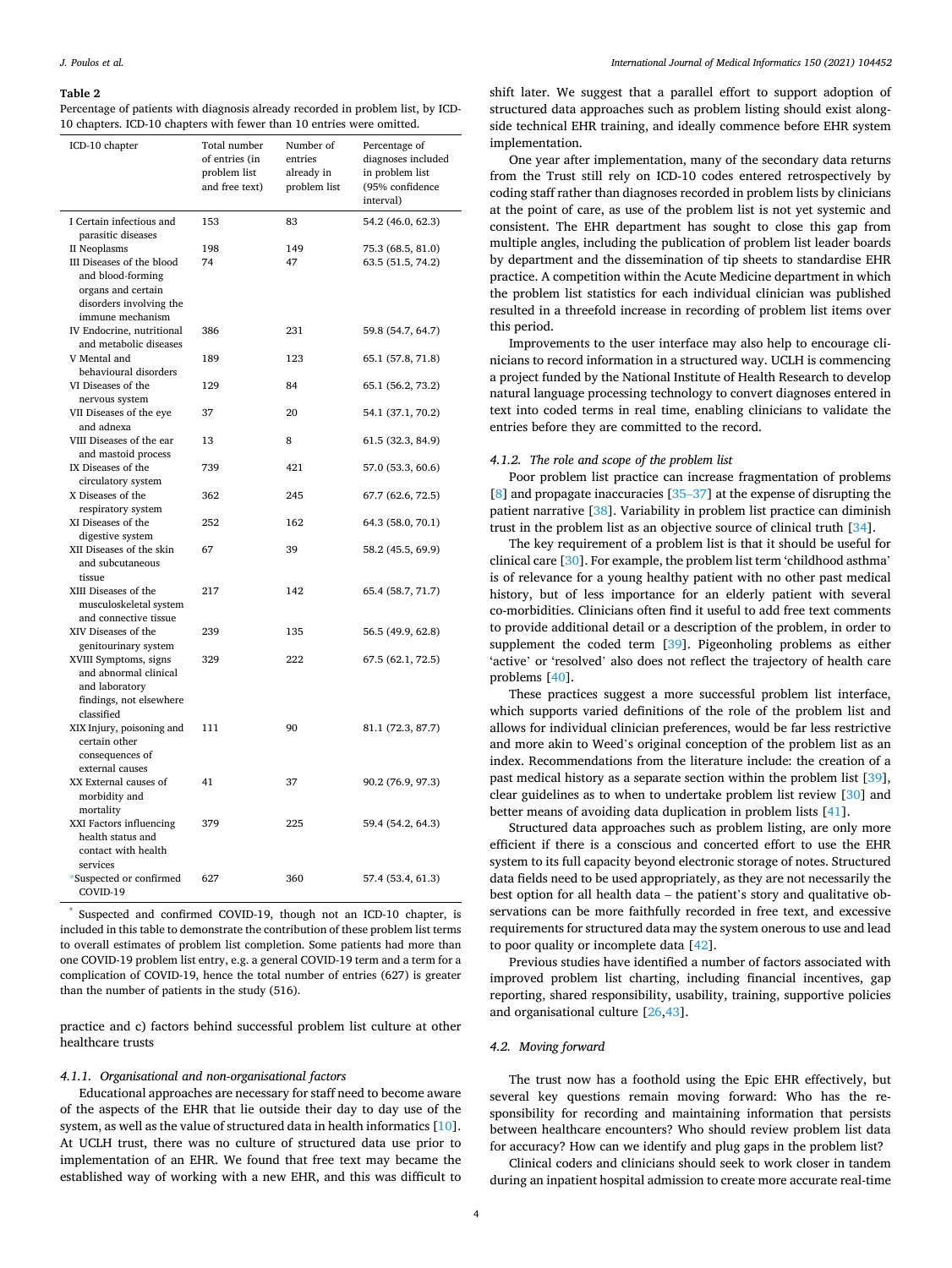## **Summary table**

## **What is already known on this topic**

- Diagnoses and other clinical information stored in a structured way in electronic health records is extremely useful for supporting clinical decisions, improving patient care and enabling better research.
- There is evidence in the literature that the recording of diagnoses on the structured problem list for patients is often incomplete, with many diagnoses mentioned only in free text notes.
- Previous studies had assessed problem list completeness only for specific conditions in comparison with other structured data, and there is an absence of such studies in UK hospitals.

## **What this study adds**

• This study is the first to undertake a manual electronic notes review of a cohort of acute hospital inpatients in the UK to ascertain problem list sensitivity for all medical conditions relevant to ongoing care.

clinical data instead of retrospectively plugging 'data gaps' after the point of discharge. EHR systems have not rendered clinical coding obsolete. Rather, clinical coders could be utilised to flag missing clinically relevant data of current inpatients, such as an incomplete problem list, for clinical review. Improved and automated interoperability with the GP record may reduce such a workload if certain data fields can be imported directly into the hospital EHR. Problem lists should be reviewed at key stages in the patient journey, such as on admission and discharge. When faced with the problem list of a discharged patient, a clinician-coder team should ask themselves both a) is this problem list accurate and complete? and b) what information is relevant now the patient has been discharged? The former is a more clear-cut question than the latter, which requires some level of standardisation to an inherently subjective issue.

## *4.3. Future study*

This study focuses on one data field only (problem lists), and further study is needed to assess engagement and completeness for other structured data practices in EHR systems. Other areas of the EHR, such as social history, medication lists and family history can similarly suffer from incompleteness or inaccuracy. Though we have been able to accurately characterise problem list usage, and identified variation in problem list completion by ICD-10 chapter, we are only able to speculate as to the causes of incompleteness and variation. Thematic analysis, clinical surveys, and observations of problem list practice may help form a picture as to why these shortcomings occur. Further study is also warranted to assess if recommendations made by this study, such as the use of clinician-coder teams to regularly review problem lists at discharge, can be successful in practice.

## *4.4. Limitations*

There is uncertainty amongst clinicians over exactly which set of conditions should ideally be included on a problem list, so the size of the discrepancy between free-text electronic notes and the problem list assessed in this study may partly depend on the judgement of the clinicians involved. Our method for estimating the completion rates for problem list terms also rests on the assumption that all the patients in the cohort were clerked comprehensively, without omissions of relevant past medical history from their electronic health record. Organisational factors at UCLH and the NHS, as well as the EHR system used (Epic), will impact and limit the generalisability of the results.

## **5. Conclusion**

Diagnoses and other clinical information stored in a structured way

in electronic health records is extremely useful for supporting clinical decisions, improving patient care and enabling research. However, one year after implementation of a comprehensive electronic health record in a major teaching hospital, recording of medical history on the structured problem list for inpatients is incomplete, with almost 40% of important diagnoses mentioned only in the free text notes.

## **Contributions**

LZ and ADS conceived the idea of the study. LZ and JP conducted the data collection, with clinical supervision from ADS. Analysis was performed by JP, ADS and LZ. All authors contributed to the interpretation and appraisal of the results, with JP writing the manuscript. ADS is the guarantor.

## **Funding**

This research did not receive any specific grant from funding agencies in the public, commercial, or not-for-profit sectors. ADS is supported by a postdoctoral fellowship (PD-2018-01-004) funded by the Health Foundation's grant to the University of Cambridge for The Healthcare Improvement Studies Institute.

## **Ethical approval**

This is a quality improvement project carried out to improve data quality for operational reporting. The project was approved by the UCLH Data Access Committee for COVID-19 studies, who classified it as an audit, and therefore it did not require review by an ethics committee.

#### **Data sharing**

This work was carried out as an internal audit with the University College London NHS Trust. As the individual data used in this study has the potential to be patient identifiable, they are not available for sharing.

## **Transparency**

The manuscript's guarantor (ADS) affirms that the manuscript is an honest, accurate, and transparent account of the study being reported; that no important aspects of the study have been omitted; and that any discrepancies from the study as planned have been explained.

## **Acknowledgements**

We would like to acknowledge Alfio Missaglia for undertaking the manual review of patient notes and problem lists for this study, Qifang